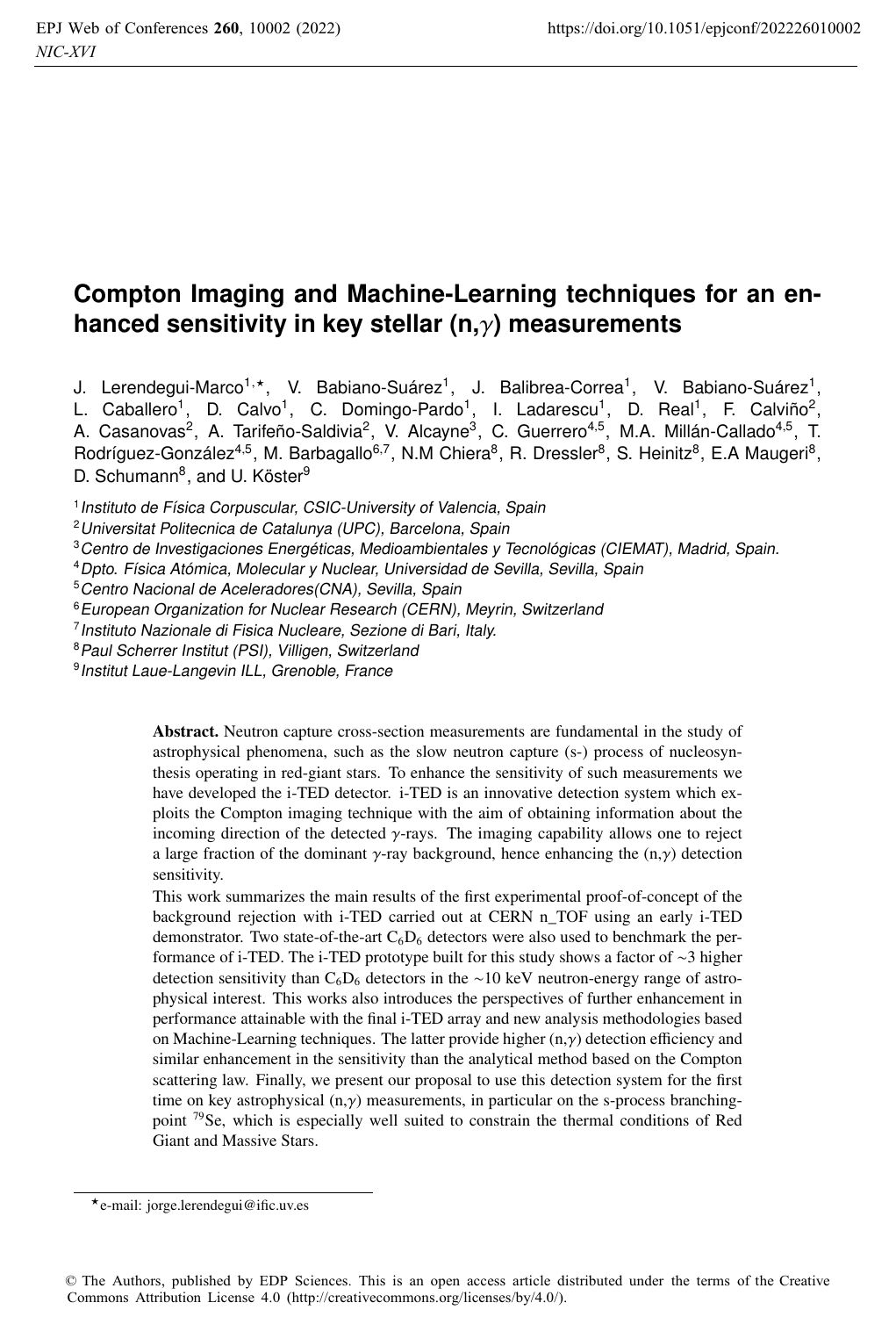## **1 Introduction**

Neutron capture cross-section measurements are fundamental in the study of astrophysical phenomena, such as the slow neutron capture (s-) process of nucleosynthesis operating in red-giant stars [1]. The best suited method to measure neutron-capture cross sections over the full stellar range of interest is the time-of-flight (TOF) technique, such as the CERN n\_TOF Facility [2]. For such experiments, liquid scintillators, such as  $C_6D_6$  are particularly convenient because of their fast time-response and low intrinsic sensitivity to scattered neutrons [3]. However, an important constrain in many TOF capture experiments in the 1 keV to 100 keV neutron-energy interval of relevance for astrophysics arises from the background induced by neutrons that are scattered in the sample and get subsequently captured around in the experimental hall or in the detectors (see e.g. Refs. [4, 5]). Indeed, according to recent MC studies [6], in the 1 keV to 100 keV neutron-energy interval of relevance for astrophysics, this type of background represents one of the dominant contributions in many neutron capture experiments.

In order to reduce this dominant source of background a total energy detector with  $\gamma$ -ray imaging capability, so-called i-TED, has been recently proposed [7]. i-TED is an array of four Compton cameras, each of them consisting of 5 position-sensitive detectors (PSDs) made of  $LaCl<sub>3</sub>(Ce)$  monolytic crystals and distributed in two detection planes, hereafter called scatter and absorber planes. This system exploits the Compton imaging technique with the aim of obtaining information about the incoming direction of the detected γ-rays and, hence, selecting only the true capture events originated in the sample under investigation, as it is illustrated in Fig. 1.



Figure 1. Scheme of a neutron-capture TOF experiment illustrating the concept of the i-TED Compton imager applied to the suppression the dominant neutron induced background.

In the first part of this work we present the proof-of-concept (PoC) experiments carried out with an i-TED demonstrator at CERN n\_TOF intended to validate the background rejection concept. Secondly, we investigate the prospects for the final i-TED array and new analysis methodologies for the background rejection based on Machine-Learning techniques, which allow to remarkably improve its performance when compared to the analytical method used so far. The last part of this manuscript summarizes the plans to measure the key stellar  $^{79}$ Se(n, $\gamma$ ) reaction using the i-TED detector.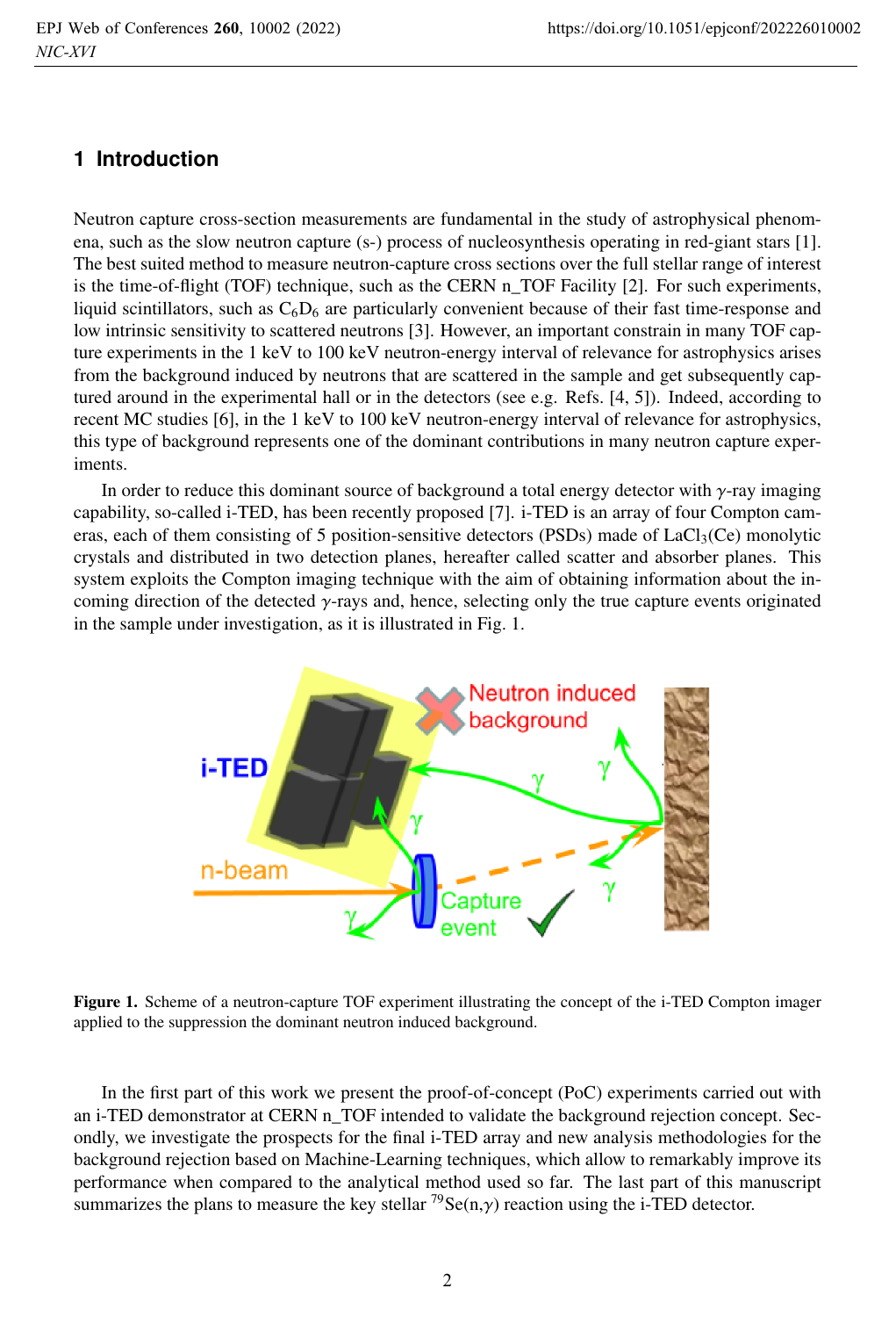#### **2 Compton imaging for background rejection: Proof-of-concept**

Aiming at the experimental validation of the background reduction in a capture measurement with i-TED, the <sup>56</sup>Fe(n, $\gamma$ ) reaction was studied at CERN n\_TOF [2] using an i-TED demonstrator based on 3 position-sensitive detectors (PSDs). The objective of this PoC experiment was to quantify the attainable enhancement in terms of signal-to-background with respect to state-of-the-art  $C_6D_6$  detectors [3]. The details on the apparatus and the experiment can be found in [8]. The reconstruction of the  $\gamma$ -ray energy depositions and interaction points in i-TED were based on our previous works [9, 10].

Fig. 2 shows the measured counts as a function of the neutron energy obtained with  $C_6D_6$  detectors and i-TED. The isolated resonance at a neutron energy of 1.15 keV is well suited to evaluate the signalto-background ratio (SBR) in the neutron-energy range of interest for astrophysics. To this aim, all spectra have been normalized to the peak of this resonance. The results indicate that a comparable SBR is obtained for both  $C_6D_6$ -detectors and the S-detector of i-TED. Moreover, the SBR is enhanced in a factor 2.7 when the A- and S-planes are operated in time coincidence, shown in Fig. 2 as a solid red line. Finally, an additional suppression of the background is obtained by means of the Compton imaging capability of i-TED. A maximum SBR of 3.5 (red dashed line) was achieved by applying cuts in the imaging parameter  $\lambda$ , defined in Eq. (2) of Ref. [8].



Figure 2. Neutron-energy spectra measured with the <sup>56</sup>Fe sample using the i-TED S-detector in singles-mode (blue line) and i-TED with S- and A-detectors in time-coincidence mode (solid red line). The spectrum measured with the  $C_6D_6$  detectors is shown in black. The dashed-red spectrum shows the best result obtained after a Compton imaging selection.

#### **3 Prospects based on Machine Learning techniques**

The main drawback of the analytical method used in the analysis of the PoC experiment is the sharp drop in  $(n, \gamma)$  efficiency associated to the imaging selections. For this reason, alternative analysis techniques, based on Machine Learning (ML) algorithms have been explored. The complexity of the data acquired with the i-TED Compton camera make these algorithms a powerful tool.

Accurate MC simulations of the response of the final i-TED array to neutron capture and background events were carried out in this work [8] to train several ML-classification algorithms in the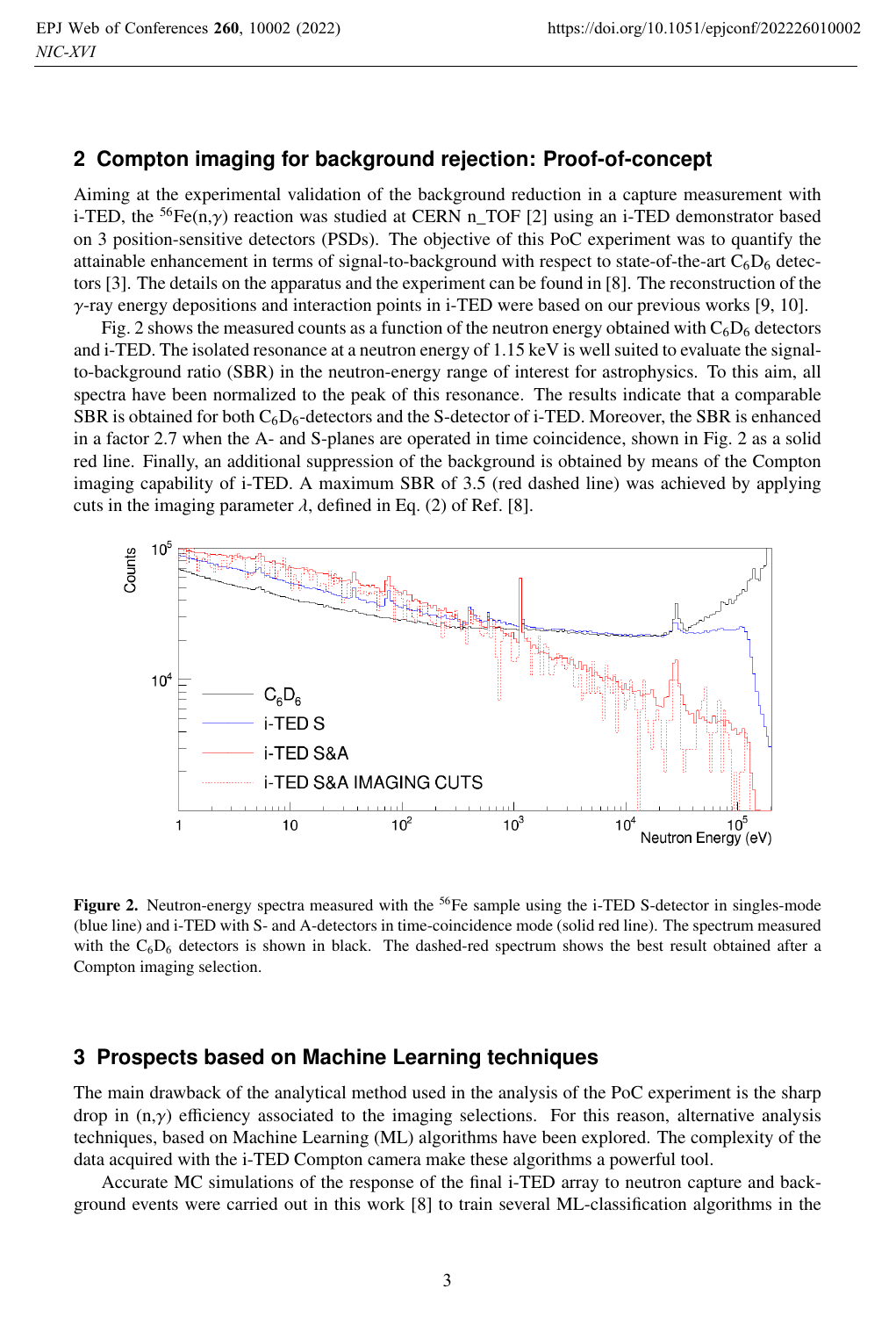

**Figure 3.** i-TED Compton module composed of one Scatter ( $50 \times 50 \times 10$  *mm* LaCl<sub>3</sub>) and four Absorber ( $50 \times$  $50 \times 25$  *mm* LaCl<sub>3</sub>) detectors.

discrimination between the two kind of events. The details on the technical implementation of the i-TED detector, displayed in Figure 3, are given in Refs. [8, 9].

Among the trained ML classifiers, one of the best performing ones, XGBoost, has been compared with the analytical imaging method used in the <sup>56</sup>Fe(n, $\gamma$ ) PoC experiment. Two figures of merit have been analyzed, which are shown in Figure 4:

- Relative  $(n, \gamma)$  efficiency: fraction of capture events which are correctly identified.
- Relative SBR gain factor: fraction of correct  $(n, \gamma)$  events over the fraction of background events wrongly predicted as capture.

The advantages of the ML-based method compared to the analytical imaging approach are evident from Fig. 4, as it provides relatively high efficiency (60-70%) and SBR (1.7-3) simultaneously, being this situation unreachable with the analytical imaging method.

In the meantime, the development of the final i-TED detector has been completed, and after its recent commissioning at CERN n\_TOF is ready to tackle the first measurement of the key stellar <sup>79</sup>Se(n, $\gamma$ ) branching point reaction, as it is presented in the following Section.

# **4 Future plans for key astrophysical measurements:** <sup>79</sup>**Se(n,**γ**)**

The unstable <sup>79</sup>Se (terrestrial half-life  $t_{1/2} = 3.27(8) \times 10^5$  years) represents one of the most relevant and debated s-process branching nuclei  $\left[11\right]$ . The <sup>79</sup>Se branching is particularly interesting because it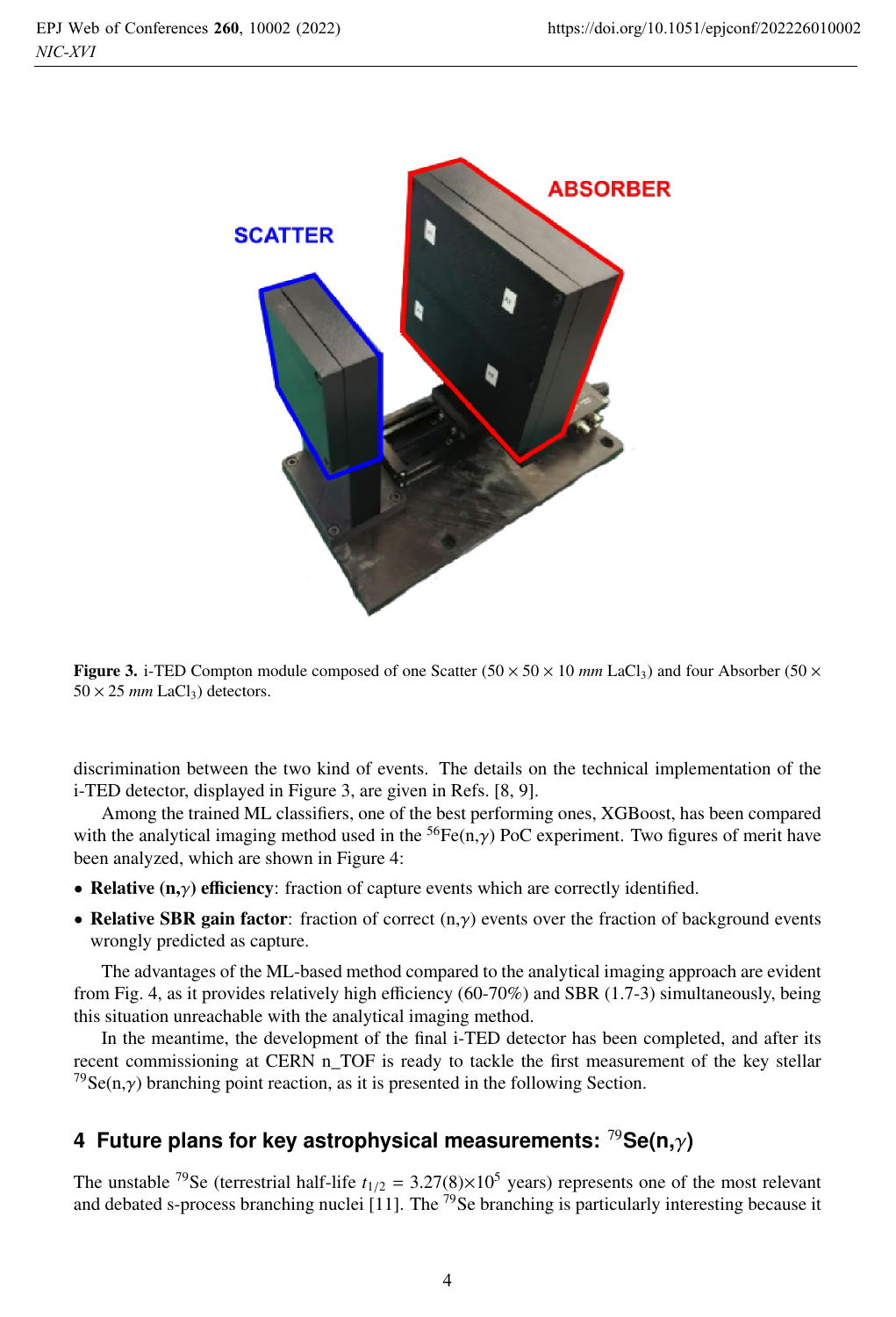

**Figure 4.** Relative SBR gain factor (left) and relative  $(n, \gamma)$  (right) as a function of  $\lambda_{max}$ . The reference SBR = 1 and efficiency = 100% correspond to i-TED (S&A) with no imaging selection. The black and red solid lines correspond to the analytical imaging case with no time resolution and ideal coincidence-resolving time (CRT), respectively. The dashed lines show the results obtained with XGBoost (constant values since the  $\lambda$  cut does not apply).

is located in the transition region between weak (MSs) and the main (AGBs) s-process. The s-process path bifurcates at  $^{79}$ Se due to the competing action of neutron capture and beta decay of this isotope (see Fig. 5). Thus, a detailed knowledge of the <sup>79</sup>Se capture cross section is fundamental to fix the branching ratio to  ${}^{82}$ Kr (neutron capture) or to  ${}^{80}$ Kr (beta decay). This Kr isotopic ratio has been measured in bulk SiC acid residues [12], which give the most precise data currently available on sprocess nucleosynthesis. The branching at  $^{79}$ Se is particularly well suited for determining the thermal conditions of the stellar environment thanks to the strong thermal dependence of the beta decay rate of this isotope [13]. In this context, the first neutron capture measurement on this isotope was proposed to the Isolde and n\_TOF Committee at CERN (INTC) [14] and will be carried out in the first half of 2022.

| 76Kr             | 77Kr | 78Kr                      | 79Kr              | 80Kr                 | $81$ Kr $\blacksquare$ | 82Kr             | $$83$ Kr         | R4Kr |
|------------------|------|---------------------------|-------------------|----------------------|------------------------|------------------|------------------|------|
| 75Br             | 76Br | 77Br                      | 78Br              | 79 <b>P</b> r        | l <sup>o</sup> Br      | 81Br             | 82Br             | 83Br |
| <sup>74</sup> Se | 75Se | 76Se.                     |                   | <b>TSe 38Se 78Se</b> |                        | <sup>80</sup> Se | $81$ Se          | 82Se |
| 73As             | 74As | 75As                      | $\overline{z}$ As | 77As                 | <b>78As</b>            | 79As             | 80As             | 81As |
|                  |      | <sup>72</sup> Ge SGe SGe- | S <sub>e</sub>    | <sup>76</sup> Ge     | 77 <sub>Ge</sub>       | 78Ge             | <sup>79</sup> Ge | 80Ge |

**Figure 5.** S-process path branching at <sup>79</sup>Se, which determines the ratio between the s-only <sup>80</sup>Kr and <sup>82</sup>Kr (Figure from Ref. [11]).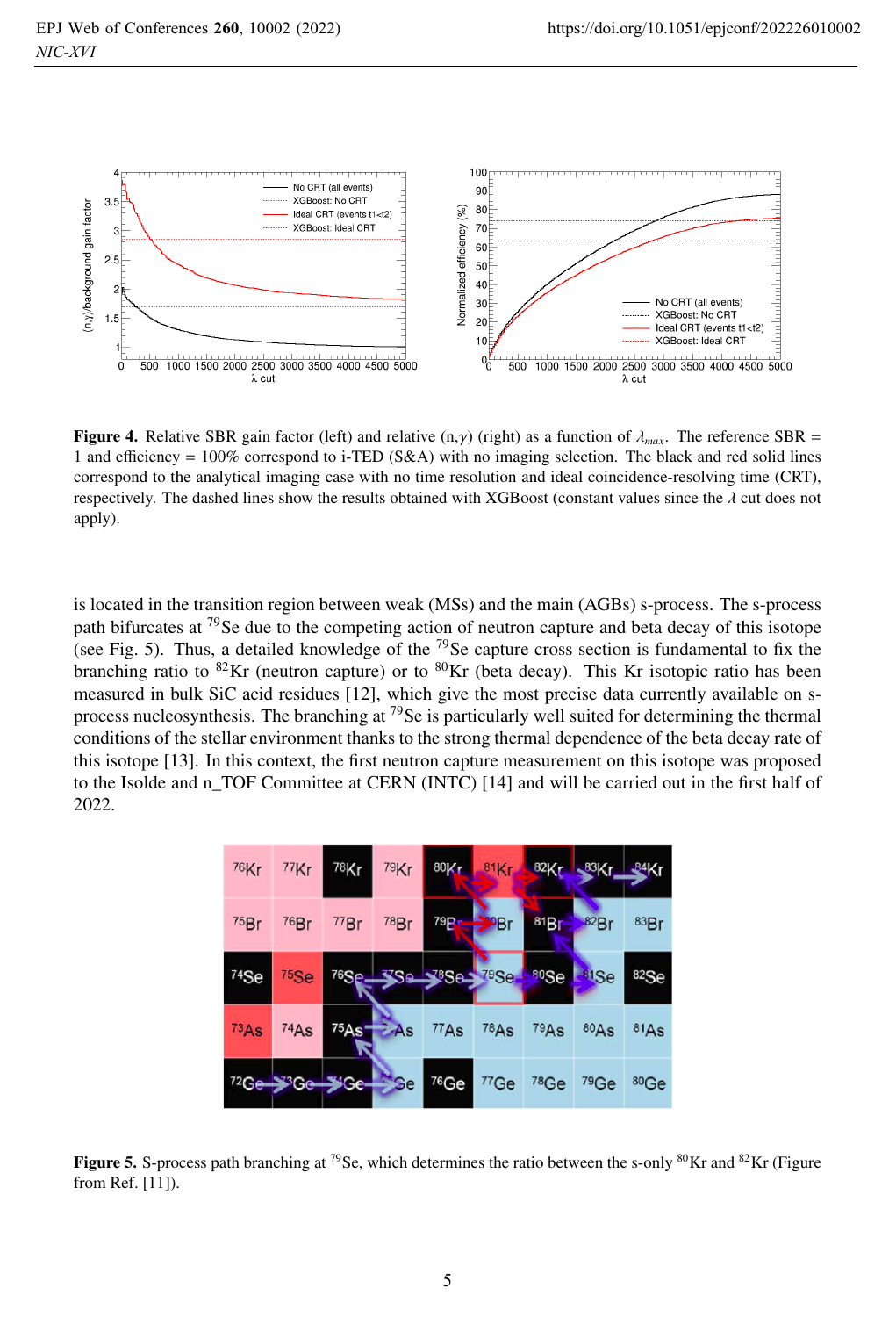The <sup>79</sup>Se sample for this experiment was produced by means of neutron irradiation of an enriched <sup>208</sup>Pb<sup>78</sup>Se alloy-sample in the high-flux reactor at ILL. For the final sample, 3 g of metallic Se powder enriched to 99.34% in <sup>78</sup>Se were mixed with highly enriched lead (99% <sup>208</sup>Pb) to produce a pellet of 14×5 mm, a mass of 3.9028 g and encapsulated in a 0.5 mm thick aluminum casing. The expected amount of  $\frac{79}{5}$  is of about 3 mg. More details of the sample preparation can be found in Ref. [15].

In the preparation of the proposal, we have carefully studied the experiment feasibility and the expected results. Fig. 6 shows an example of the expected count rates for the two Se isotopes in the sample, which resembles the actual experimental capture yield.



**Figure 6.** Total expected counts of <sup>78</sup>Se+<sup>79</sup>Se(n,γ) for the experiment at CERN n\_TOF illustrating the feasibility to identify <sup>79</sup>Se resonances.

The R-Matrix analysis of the extracted yield, followed by a statistical analysis of the individual parameters, will lead to a set of average resonance parameters. These parameters can be then used to perform a Hauser-Feshbach calculation of the semi-empirical cross section up to 300 keV, from which the MACS at different  $k_B T$  can be determined (see for instance Ref. [16]). The final uncertainty in the MACS, associated to the envisaged number of observed resonances, is expected to strongly constrain the value compared to the actual spread of theoretical calculations compiled in KaDoNiS (see Fig. 7).

### **Acknowledgements**

This work has been carried out in the framework of a project funded by the European Research Council (ERC) under the European Union's Horizon 2020 research and innovation programme (ERC Consolidator Grant project HYMNS, with grant agreement No. 681740). The authors acknowledge support from the Spanish Ministerio de Ciencia e Innovación under grants PID2019-104714GB-C21, FPA2017-83946-C2-1-P, FIS2015-71688-ERC, CSIC for funding PIE-201750I26.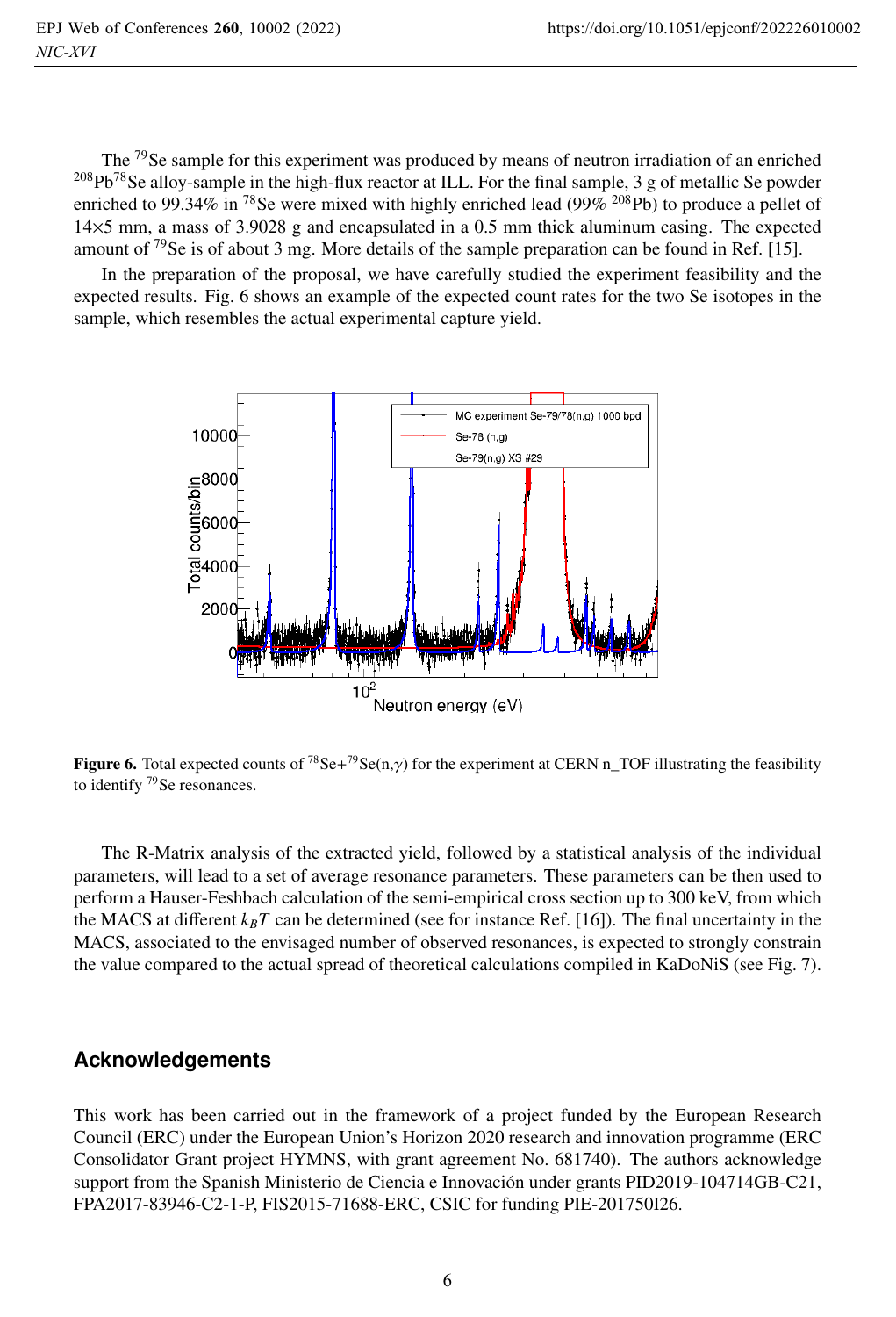

Figure 7. Expected MACS at different stellar temperatures (black dashed) and uncertainty range related to the limited number of observed resonances compared to the range of theoretical calculations compiled in KaDoNiS.

#### **References**

- [1] F. Käppeler, R. Gallino, S. Bisterzo, W. Aoki, Reviews of Modern Physics 83, 157 (2011), 1012.5218
- [2] C. Guerrero, A. Tsinganis, E. Berthoumieux, M. Barbagallo, F. Belloni, F. Gunsing, C. Weiß, E. Chiaveri, M. Calviani, V. Vlachoudis et al., European Physical Journal A 49, 27 (2013)
- [3] R. Plag, M. Heil, F. Käppeler, P. Pavlopoulos, R. Reifarth, K. Wisshak, n TOF Collaboration, Nuclear Instruments and Methods in Physics Research A 496, 425 (2003)
- [4] C. Domingo-Pardo, U. Abbondanno, G. Aerts, H. Álvarez-Pol, F. Alvarez-Velarde, S. Andriamonje, J. Andrzejewski, P. Assimakopoulos, L. Audouin, G. Badurek et al., Physical Review C 74, 025807 (2006)
- [5] G. Tagliente, et al., Phys. Rev. C 87, 014622 (2013)
- [6] P. Žugec, N. Colonna, D. Bosnar, S. Altstadt, J. Andrzejewski, L. Audouin, M. Barbagallo, V. Bécares, F. Bečvář, F. Belloni et al., Nuclear Instruments and Methods in Physics Research Section A: Accelerators, Spectrometers, Detectors and Associated Equipment 760, 57 (2014)
- [7] C. Domingo-Pardo, Nuclear Instruments and Methods in Physics Research A 825, 78 (2016)
- [8] V. Babiano, J. Lerendegui-Marco, et al., The European Physical Journal A (accepted) 57 (2021)
- [9] V. Babiano, J. Balibrea, L. Caballero, D. Calvo, I. Ladarescu, J. Lerendegui, S. Mira Prats, C. Domingo-Pardo, Nuclear Instruments and Methods in Physics Research A 953, 163228 (2020), 1908.08533
- [10] J. Balibrea-Correa, J. Lerendegui-Marco, D. Calvo, L. Caballero, V. Babiano, I. Ladarescu, M.L. Redondo, J.L. Tain, A. Tolosa, C. Domingo-Pardo et al., Nuclear Instruments and Methods in Physics Research A 985, 164709 (2021)
- [11] F. Kappeler, H. Beer, K. Wisshak, Reports on Progress in Physics 52, 945 (1989)
- [12] R.S. Lewis, S. Amari, E. Anders, Nature 348, 293 (1990)